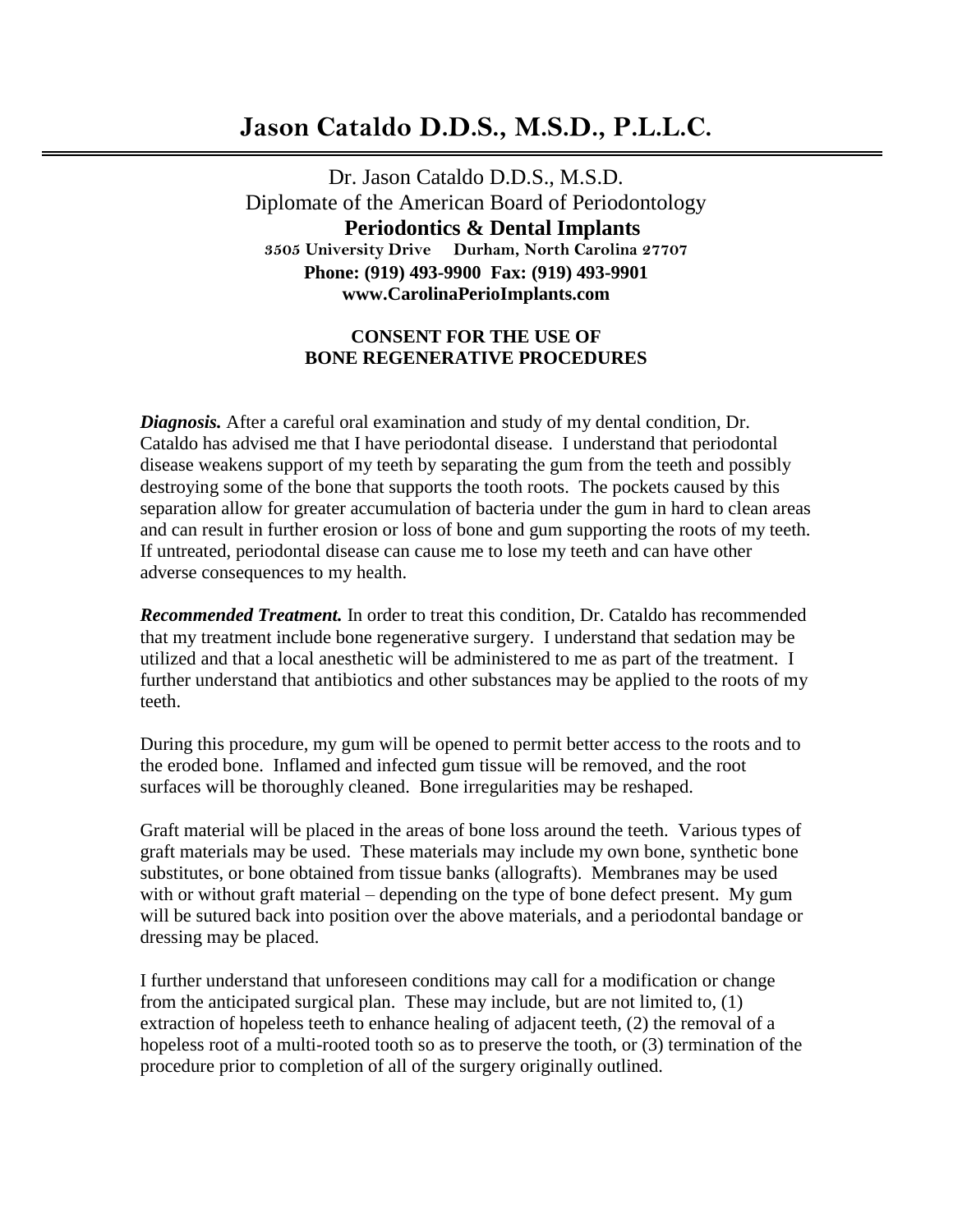*Expected Benefits.* The purpose of bone regenerative surgery is to reduce infection and inflammation and to restore my gum and bone to the extent possible. The surgery is intended to help my keep my teeth in the operated areas and to make my oral hygiene more effective. It should also enable professionals to better clean my teeth. The use of bone, bone graft material, or the placement of a membrane is intended to enhance bone and gum healing.

*Principal Risks and complications.* I understand that some patients do not respond successfully to bone regenerative procedures. The procedure may not be successful in preserving function or appearance. Because each patient's condition is unique, long-term success may not occur. In rare cases the involved teeth may ultimately be lost.

I understand that complications may result from the periodontal surgery involving bone regenerative materials, drugs, or anesthetics. These complications include, but are not limited to post-surgical infection, bleeding, swelling and pain, facial discoloration, transient but on occasion permanent numbness of the jaw, lip, tongue, teeth, chin, or gum, jaw joint injuries or associated muscle spasm, transient but on occasion permanently increased tooth looseness, tooth sensitivity to hot, cold, sweet or acidic foods, shrinkage of the gum upon healing resulting in elongation of some teeth and greater spaces between some teeth, cracking or bruising of the corners of the mouth, restricted ability to open the mouth for several days or weeks, adverse impact on speech, allergic reactions, and accidental swallowing of foreign matter. In the event that donated tissue is used for the graft, the tissue should have been tested for hepatitis, syphilis, and other infectious disease. Nevertheless, there is a remote possibility that tests will not determine the presence of diseases in a particular donor tissue. The exact duration of any complications cannot be determined, and they may be irreversible.

There is no method that will accurately predict or evaluate how my gum and bone will heal. I understand that there may be a need for a second procedure if the initial surgery is not entirely successful. In addition, the success of bone regenerative procedures can be affected by medical conditions, dietary and nutritional problems, smoking, alcohol consumption, clenching and grinding of the teeth, inadequate oral hygiene, and medications that I may be taking. To my knowledge I have reported to Dr. Cataldo any prior drug reactions, allergies, diseases, symptoms, habits, or conditions, which might in any way relate to this surgical procedure. I understand that my diligence in providing the personal daily care recommended by Dr. Cataldo and taking all medications as prescribed are important to the ultimate success of the procedure.

*Alternatives To Suggested Treatment.* Alternatives to periodontal surgery with bone regenerative surgery include: (1) no treatment – with the expectation of possible advancement of my condition which may result in premature loss of teeth, (2) extraction of a tooth or teeth involved with periodontal disease, (3) non-surgical scraping of tooth roots and lining of the gum (scaling and root planning), with or without medication, in an attempt further to reduce bacteria and tarter under the gum line – with the expectation that this may not fully eliminate deep bacteria and tarter, may not reduce gum pockets,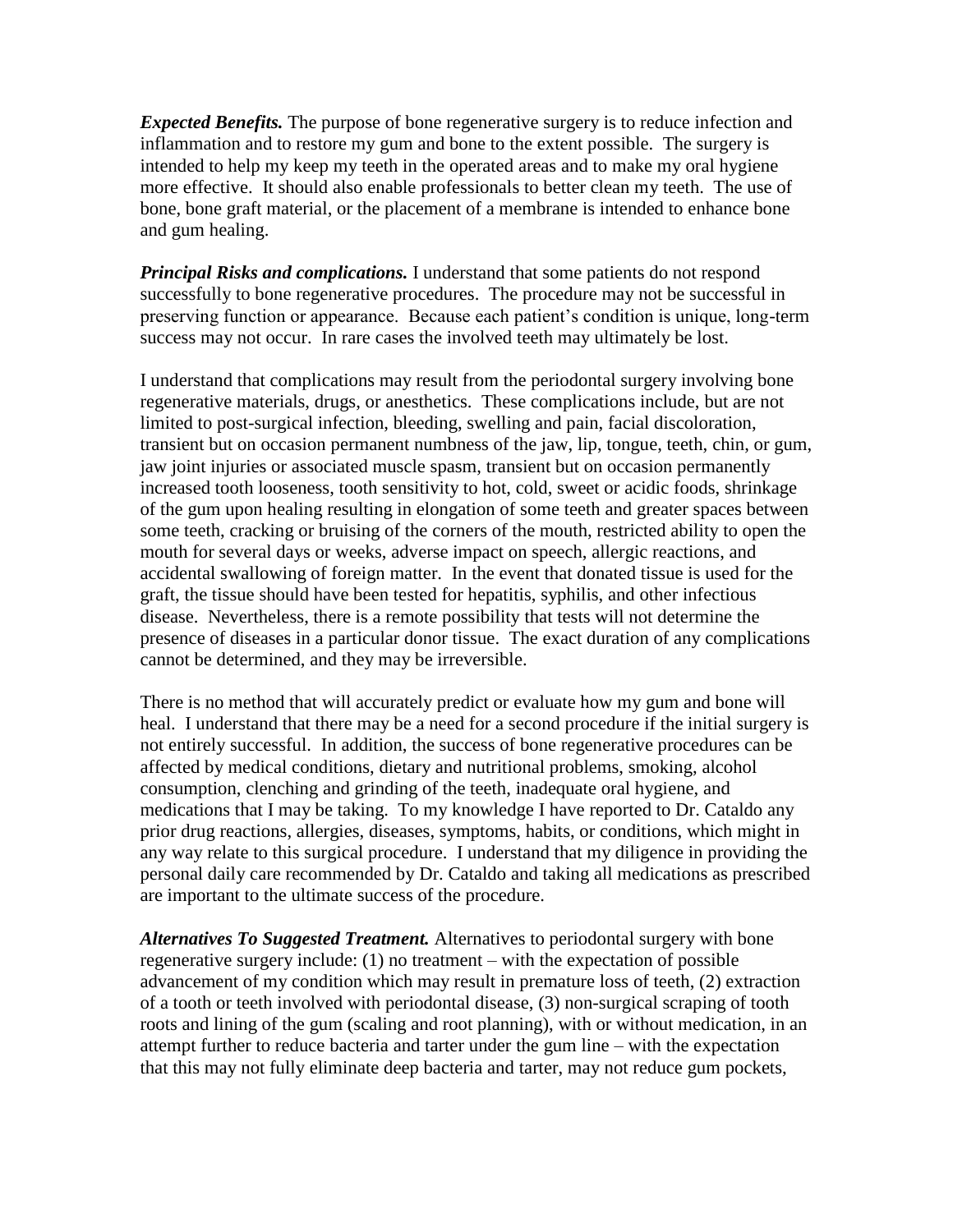will require more frequent professional care and time commitment, and may not arrest in the worsening of my condition and the premature loss of teeth.

*Necessary Follow-up Care and Self-Care.* I understand that it is important for me to continue to see my regular dentist. Existing restorative dentistry can be an important factor in the success of failure of periodontal therapy. From time to time, Dr. Cataldo may make recommendations for the placement of restoration, the replacement of existing restorations or their modification, the joining together of two or more of my teeth, the extraction of one or more teeth, the performance of root canal therapy, or the movement of one, several, or all of my teeth. I understand that the failure to follow such recommendations could lead to ill effects, which would become my sole responsibility.

I recognize that natural teeth and their artificial replacements should be maintained daily in a clean, hygienic manner. I will need to come for appointments following my surgery so that my healing may be monitored and so that Dr. Cataldo can evaluate and report on the out-come of surgery upon completion of healing. Smoking or alcohol intake may adversely affect gum healing and may limit the successful outcome of my surgery. I know that it is important (1) to abide by the specific prescriptions and instructions given by Dr. Cataldo and (2) to see Dr. Cataldo and my dentist for periodic examination and preventive treatment. Maintenance also may include adjustment of prosthetic appliances.

*No Warranty or Guarantee.* I hereby acknowledge that no guarantee, warranty or assurance has been given to me that the proposed treatment will be successful. In most cases, treatment should provide benefit in reducing the cause of my condition and should produce healing, which will help me keep my teeth. Due to individual patient differences, however, Dr. Cataldo cannot predict the absolute certainty of success. There exists the risk of failure, relapse, additional treatment, or worsening of my present condition, including the possible loss of certain teeth, despite the best of care.

*Publication of Records.* I authorize photos, slides, x-rays or any other viewings of my care and treatment during or after its completion to be used for the advancement of dentistry and for reimbursement purposes. My identity will not be revealed to the general public.

*Medications.* I understand that some medications, such as bis-phosphonates, which are often taken for osteoporosis orally, and for prevention of metastatic cancer intravenously can increase the risk of development of Osteonecrosis – an untreatable bone disease. I have had the opportunity to discuss these risks with Dr. Cataldo and consent to treatment.